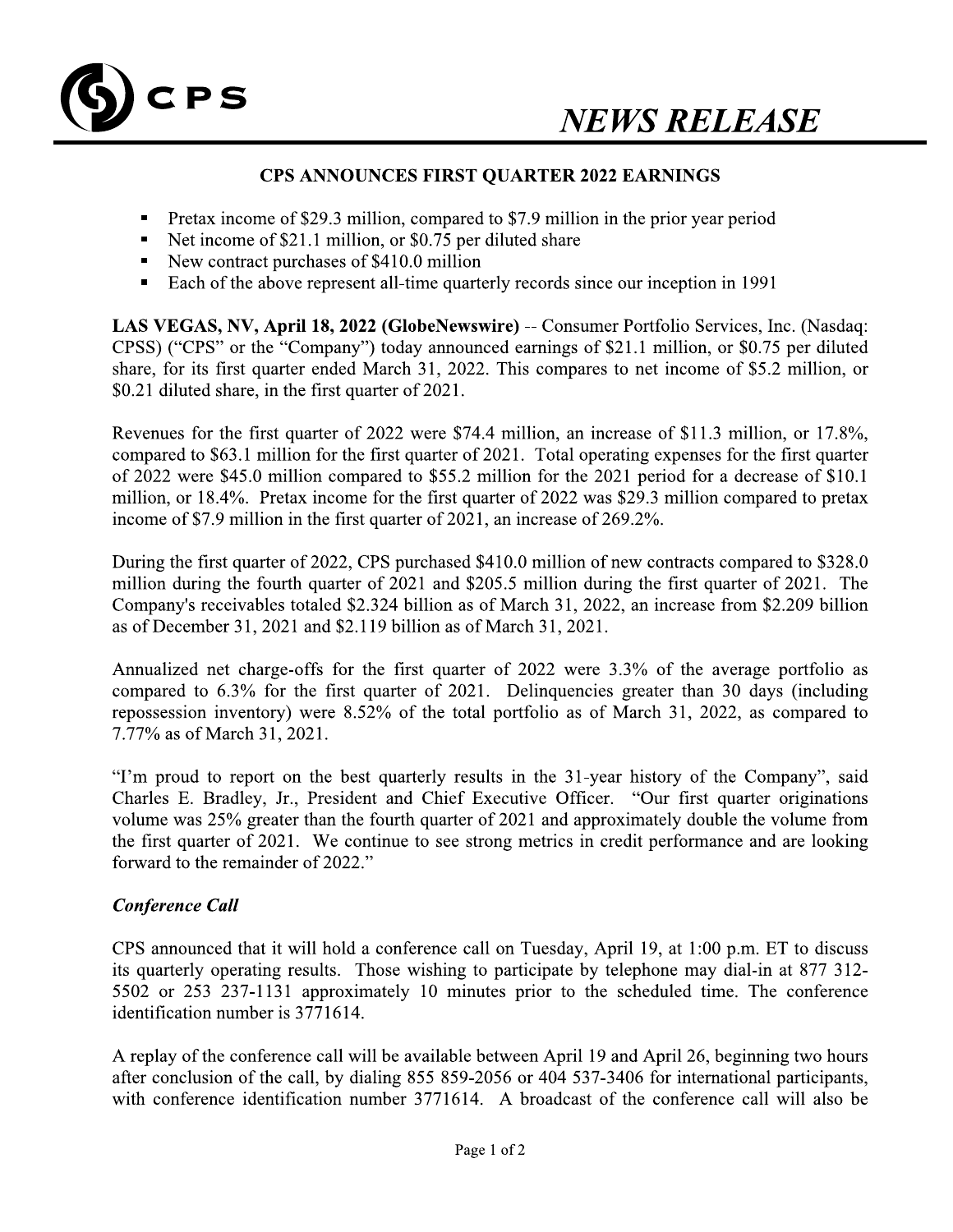available live and for 90 days after the call via the Company's web site <sub>at</sub> www.consumerportfolio.com.

## **About Consumer Portfolio Services, Inc.**

Consumer Portfolio Services, Inc. is an independent specialty finance company that provides indirect automobile financing to individuals with past credit problems, low incomes or limited credit histories. We purchase retail installment sales contracts primarily from franchised automobile dealerships secured by late model used vehicles and, to a lesser extent, new vehicles. We fund these contract purchases on a longterm basis primarily through the securitization markets and service the contracts over their lives.

Forward-looking statements in this news release include the Company's recorded figures representing allowances for remaining expected lifetime credit losses, its pandemic-related markdown of carrying value for the portion of its portfolio accounted for at fair value, its pandemic-related charge to the provision for credit losses for the its legacy portfolio, its estimates of fair value (most significantly for its receivables accounted for at fair value), its provision for credit losses, its entries offsetting the preceding, and figures derived from any of the preceding. In each case, such figures are forward-looking statements because they are dependent on the Company's estimates of losses to be incurred in the future. The accuracy of such estimates may be adversely affected by various factors, which include (in addition to risks relating to the COVID-19 pandemic and to the economy generally) the following: possible increased delinquencies; repossessions and losses on retail installment contracts; incorrect prepayment speed and/or discount rate assumptions; possible unavailability of qualified personnel, which could adversely affect the Company's ability to service its portfolio; possible increases in the rate of consumer bankruptcy filings, which could adversely affect the Company's rights to collect payments from its portfolio; other changes in government regulations affecting consumer credit; possible declines in the market price for used vehicles, which could adversely affect the Company's realization upon repossessed vehicles; and economic conditions in geographic areas in which the Company's business is concentrated. The accuracy of such estimates may also be affected by the effects of the COVID-19 pandemic and of governmental responses to said pandemic, which have included prohibitions on certain means of enforcement of receivables, and may include additional restrictions, as yet unknown, in the future. Any or all of such factors also may affect the Company's future financial results, as to which there can be no assurance. Any implication that the results of the most recently completed quarter are indicative of future results is disclaimed, and the reader should draw no such inference. Factors such as those identified above in relation to losses to be incurred in the future may affect future performance.

## **Investor Relations Contact**

Jeffrey P. Fritz, Chief Financial Officer 844 878-2777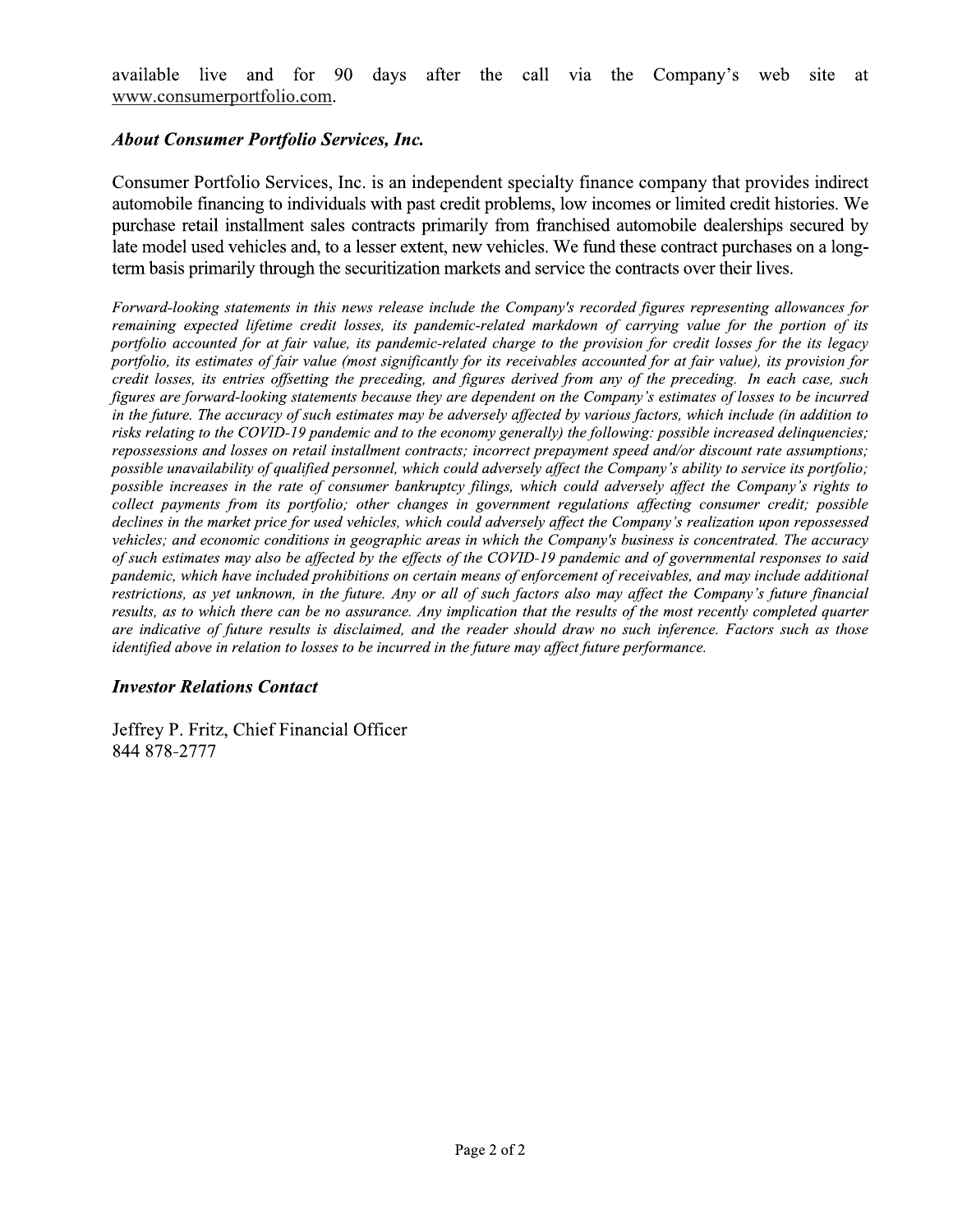#### **Consumer Portfolio Services, Inc. and Subsidiaries Condensed Consolidated Statements of Operations** (In thousands, except per share data) (Unaudited)

|                                                    | Three months ended<br>March 31, |         |       |          |  |  |
|----------------------------------------------------|---------------------------------|---------|-------|----------|--|--|
|                                                    |                                 | 2022    |       | 2021     |  |  |
| <b>Revenues:</b>                                   |                                 |         |       |          |  |  |
| Interest income                                    | \$                              | 70,060  | \$    | 66,093   |  |  |
| Mark to finance receivables measured at fair value |                                 | 2,400   |       | (4, 417) |  |  |
| Other income                                       | 1,906                           |         | 1,436 |          |  |  |
|                                                    |                                 | 74,366  |       | 63,112   |  |  |
| <b>Expenses:</b>                                   |                                 |         |       |          |  |  |
| Employee costs                                     |                                 | 22,152  |       | 20,159   |  |  |
| General and administrative                         |                                 | 8,231   |       | 7,748    |  |  |
| Interest                                           |                                 | 16,400  |       | 20,946   |  |  |
| Provision for credit losses                        |                                 | (9,400) |       |          |  |  |
| Other expenses                                     |                                 | 7,655   |       | 6,315    |  |  |
|                                                    |                                 | 45,038  |       | 55,168   |  |  |
| Income before income taxes                         |                                 | 29,328  |       | 7,944    |  |  |
| Income tax expense                                 |                                 | 8,213   |       | 2,780    |  |  |
| Net income                                         | $\$$                            | 21,115  | $\$$  | 5,164    |  |  |
| Earnings per share:                                |                                 |         |       |          |  |  |
| Basic                                              | \$                              | 0.99    | \$    | 0.23     |  |  |
| Diluted                                            | \$                              | 0.75    | \$    | 0.21     |  |  |
| Number of shares used in computing earnings        |                                 |         |       |          |  |  |
| per share:                                         |                                 |         |       |          |  |  |
| Basic                                              |                                 | 21,221  |       | 22,741   |  |  |
| Diluted                                            |                                 | 28,197  |       | 24,967   |  |  |

### **Condensed Consolidated Balance Sheets** (In thousands) (Unaudited)

|                                              | March 31,<br>2022      | December 31,<br>2021 |  |
|----------------------------------------------|------------------------|----------------------|--|
| Assets:                                      |                        |                      |  |
| Cash and cash equivalents                    | $\mathbb{S}$<br>21,726 | \$<br>29,928         |  |
| Restricted cash and equivalents              | 164,550                | 146,620              |  |
| Finance receivables measured at fair value   | 1,903,857              | 1,749,098            |  |
| Finance receivables                          | 186,745                | 232,390              |  |
| Allowance for finance credit losses          | (45,001)               | (56,206)             |  |
| Finance receivables, net                     | 141,744                | 176,184              |  |
| Deferred tax assets, net                     | 18,913                 | 19,575               |  |
| Other assets                                 | 26,760                 | 38,173               |  |
|                                              | \$2,277,550            | \$2,159,578          |  |
| <b>Liabilities and Shareholders' Equity:</b> |                        |                      |  |
| Accounts payable and accrued expenses        | \$<br>56,988           | \$<br>43,648         |  |
| Warehouse lines of credit                    | 147,026                | 105,610              |  |
| Residual interest financing                  | 49,434                 | 53,682               |  |
| Securitization trust debt                    | 1,813,478              | 1,759,972            |  |
| Subordinated renewable notes                 | 26,756                 | 26,459               |  |
|                                              | 2,093,682              | 1,989,371            |  |
| Shareholders' equity                         | 183,868                | 170,207              |  |
|                                              | 2,277,550              | 2,159,578            |  |